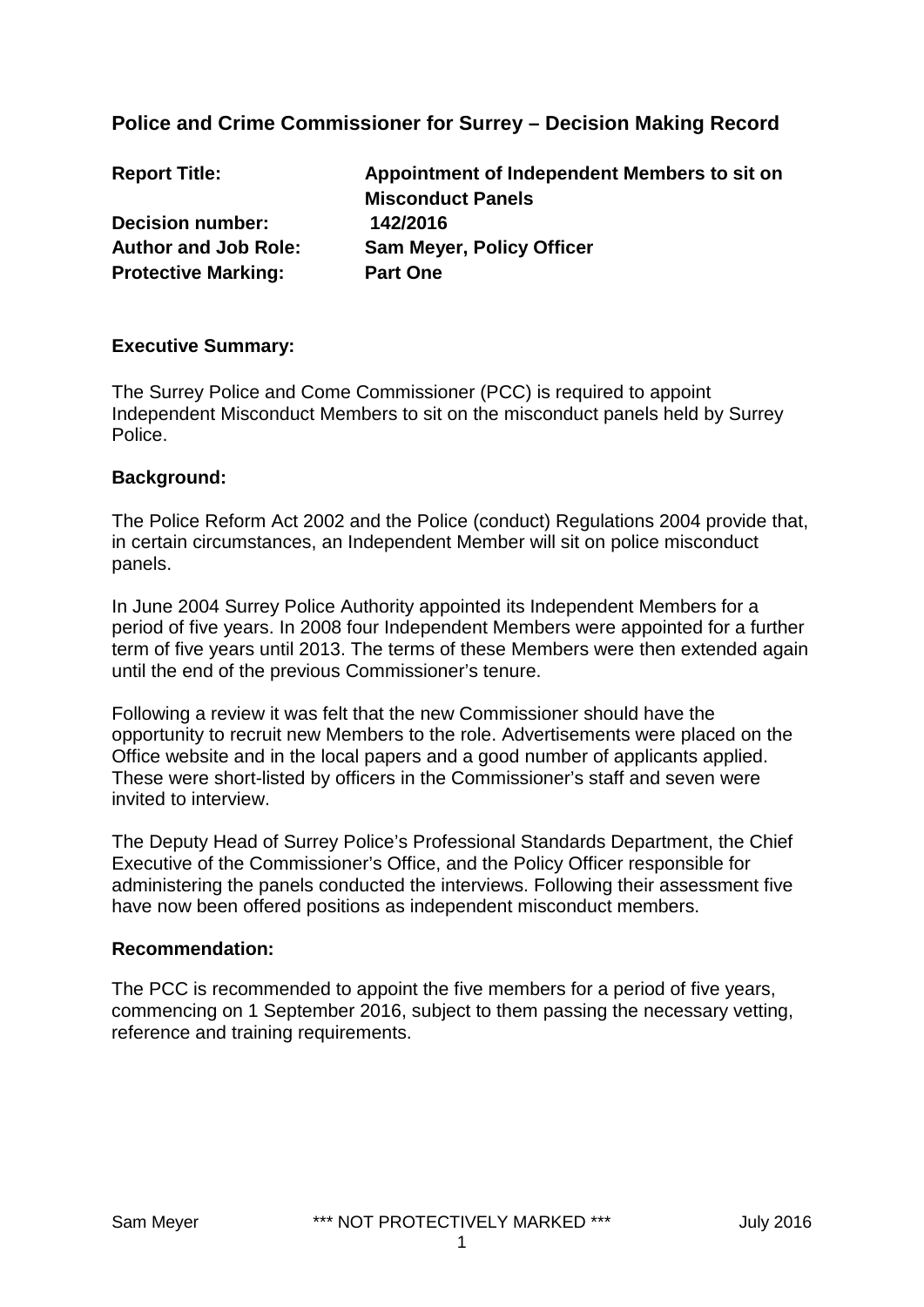## **Police and Crime Commissioner Approval:**

I approve the recommendation(s):

Sand, Lunie

Signature:

Date: 25/07/2016

All decisions must be added to the decision register.

# **Areas of consideration**

#### **Consultation**

Consulted with Surrey Police's Professional Standards Department, colleagues from Kent and Sussex police and crime commissioner's offices and the Association of Police and Crime Commissioners.

#### **Financial implications**

No implications beyond already established costs.

#### **Legal**

The Police and Crime Commissioner is required to maintain a list of Independent Members to sit on police misconduct panels.

## **Risks**

Failure to maintain a list of Independent Members to sit on police misconduct panels will mean the Police and Crime Commissioner is breaching his legal requirements.

## **Equality and diversity**

An independent "public" representative on the misconduct panels plays an important role in countering any potential allegations that Surrey Police has not considered equality and diversity issues in hearing serious disciplinary cases.

## **Risks to human rights**